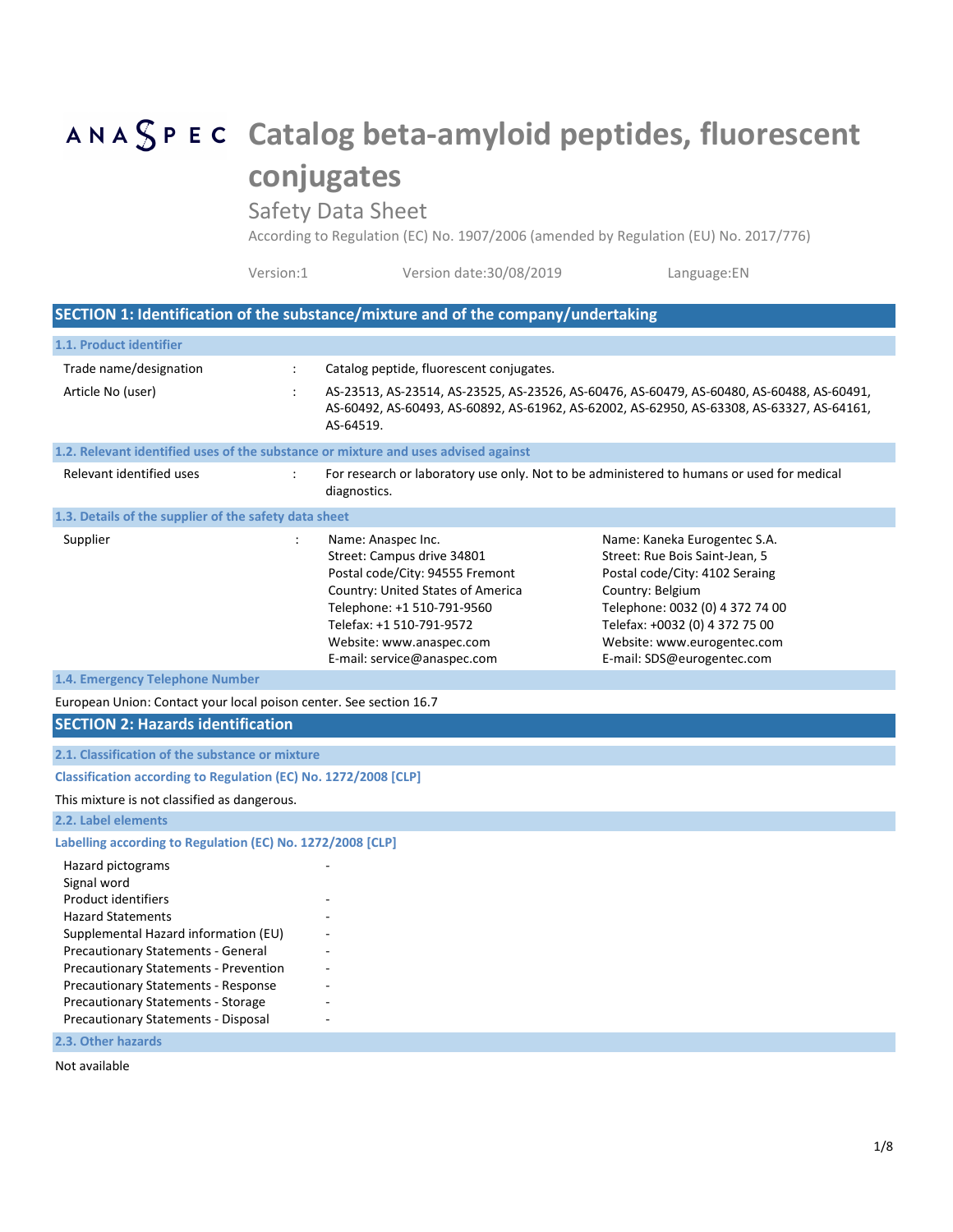## **SECTION 3: Composition/information on ingredients**

#### **3.1. Substances**

This mixture does not contain any substances presenting a health or environmental hazard within the meaning of the Regulation (EC) No. 1272/2008, assigned a Community workplace exposure limit, classified as PBT/vPvB or included in the Candidate List.

#### **3.2. Mixtures**

The mixture does not contain any substances classified as Substances of Very High Concern (SVHC) by the European CHemicals Agency (ECHA) under article 57 of REACH: http://echa.europa.eu/fr/candidate-list-table.

## **3.3. Remark**

## Not available

## **SECTION 4: First aid measures**

| 4.1. Description of first aid measures                                                                                                                                                                                                                                                                                 |                                                                                                                             |
|------------------------------------------------------------------------------------------------------------------------------------------------------------------------------------------------------------------------------------------------------------------------------------------------------------------------|-----------------------------------------------------------------------------------------------------------------------------|
| General information                                                                                                                                                                                                                                                                                                    | When in doubt or if symptoms are observed, get medical advice.                                                              |
| Following inhalation                                                                                                                                                                                                                                                                                                   | No special measures are necessary. Provide fresh air.                                                                       |
| Following skin contact                                                                                                                                                                                                                                                                                                 | Wash with soap and water.                                                                                                   |
| Following eye contact                                                                                                                                                                                                                                                                                                  | In case of eye irritation consult an ophthalmologist. Rinse immediately carefully and thoroughly<br>with eye-bath or water. |
| Following ingestion                                                                                                                                                                                                                                                                                                    | IF SWALLOWED: Rinse mouth. Do NOT induce vomiting.                                                                          |
| Self-protection of the first aider                                                                                                                                                                                                                                                                                     | No special measures are necessary.                                                                                          |
| $\overline{a}$ , and $\overline{a}$ , and $\overline{a}$ , and $\overline{a}$ , and $\overline{a}$ , and $\overline{a}$ , and $\overline{a}$ , and $\overline{a}$ , and $\overline{a}$ , and $\overline{a}$ , and $\overline{a}$ , and $\overline{a}$ , and $\overline{a}$ , and $\overline{a}$ , and $\overline{a}$ , |                                                                                                                             |

#### **4.2. Most important symptoms and effects, both acute and delayed**

The most important known symptoms and effects are described in the labelling (see section 2.2) and/or in section 11.

**4.3. Indication of any immediate medical attention and special treatment needed**

Notes for the doctor  $\cdot$   $\cdot$  Treat symptomatically.

## **SECTION 5: Firefighting measures**

#### **5.1. Extinguishing media**

Suitable extinguishing media : Foam. Extinguishing powder. Carbon dioxide (CO2). Sand. Unsuitable extinguishing media : Strong water jet.

**5.2. Special hazards arising from the substance or mixture**

Formation of toxic gases is possible during heating or in case of fire.

**5.3. Advice for firefighters**

Wear a self-contained breathing apparatus and chemical protective clothing.

**5.4. Additional information**

Do not inhale vapors and fumes. Co-ordinate fire-fighting measures to the fire surroundings. Move undamaged containers from immediate hazard area if it can be done safely. Use caution when applying carbon dioxide in confined spaces. carbon dioxide can displace oxygen. Use water spray jet to protect personnel and to cool endangered containers. Collect contaminated fire extinguishing water separately. Do not allow entering drains or surface water.

## **SECTION 6: Accidental release measures**

**6.1. Personal precautions, protective equipment and emergency procedures**

No special measures are necessary.

**6.2. Environmental precautions**

Ensure that waste is collected and contained. No special environmental measures are necessary.

**6.3. Methods and material for containment and cleaning up**

Treat the recovered material as prescribed in the section on waste disposal. Collect in closed and suitable containers for disposal.

**6.4. Reference to other sections**

Safe handling: see section 7. Disposal: see section 13. Personal protection equipment: see section 8.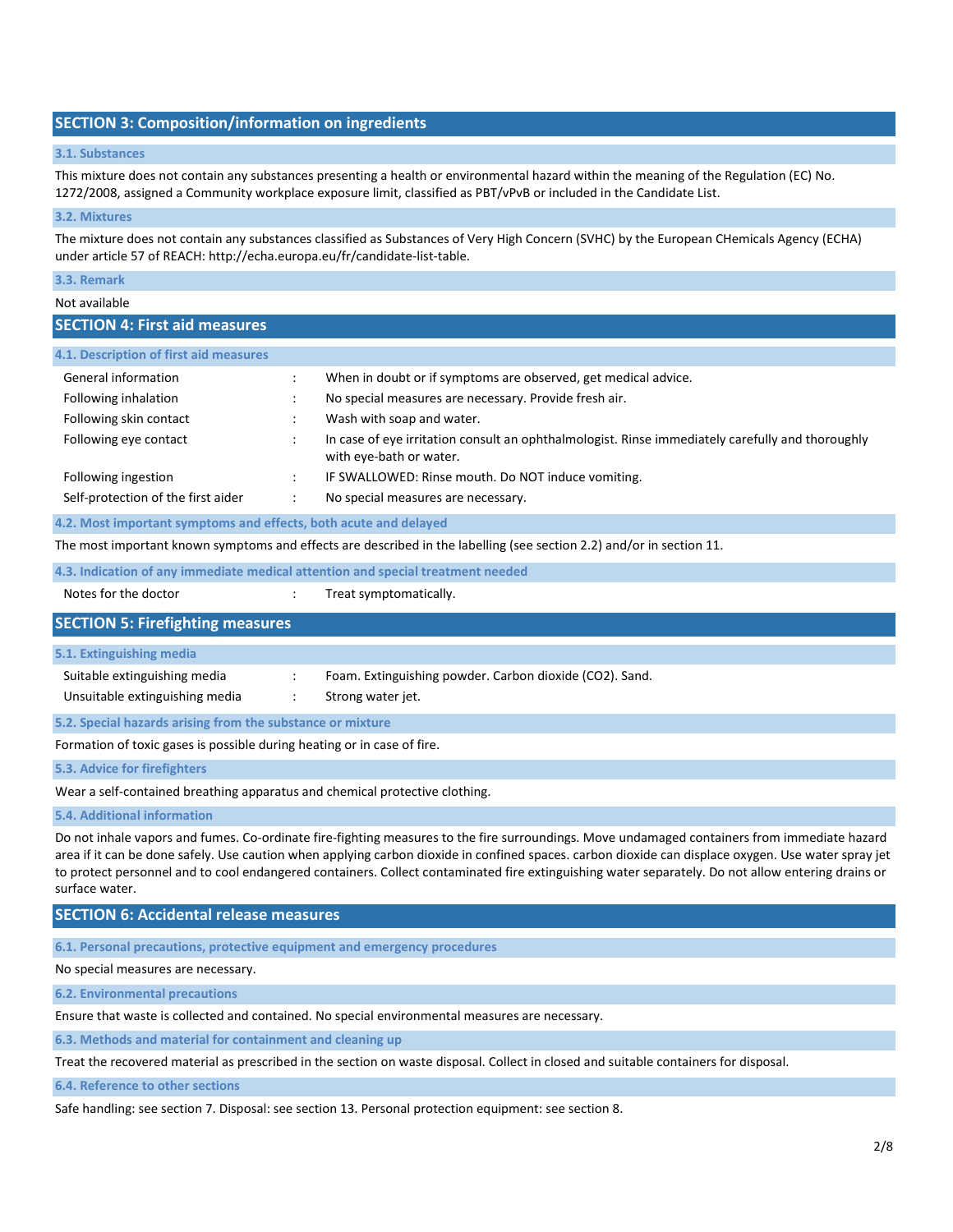**6.5. Additional information**

Not available

**SECTION 7: Handling and Storage**

**7.1. Precautions for safe handling**

**PROTECTIVE MEASURES**

No special measures are necessary.

**Advices on general occupational hygiene**

Wash hands before breaks and after work.

Remove contaminated, saturated clothing.

**7.2. Conditions for safe storage, including any incompatibilities**

Keep container tightly closed in a dry, cool, and well-ventilated place. Keep container in upright position in order to prevent leakage.

**Requirements for storage rooms and vessels**

To be stored at -20°C

**7.3. Specific end uses**

Apart from the uses mentioned in section 1.2 no other specific uses are stipulated.

## **SECTION 8: Exposure controls/personal protection**

#### **8.1. Control parameters**

Does not contain substances above concentration limits fixing an occupational exposure limit.

Not available

#### **8.2. Exposure controls**

#### Appropriate engineering controls

See section 7. No additional measures necessary.

#### Personal protection equipment

| Eye/face protection    | Suitable eye protection: Dust protection eye glasses         |
|------------------------|--------------------------------------------------------------|
| Skin protection        | Hand protection: Disposable gloves                           |
|                        | Body protection: Chemical protection clothing                |
|                        | Body protection: No special measures are necessary.          |
| Respiratory protection | Suitable respiratory protection apparatus: No data available |
|                        |                                                              |

## **Environmental exposure controls**

#### No special measures are necessary.

## **8.3. Additional information**

Not available

## **SECTION 9: Physical and chemical Properties**

| 9.1. Information on basic physical and chemical properties |  |  |
|------------------------------------------------------------|--|--|
|------------------------------------------------------------|--|--|

| Physical state:                          | Solid         |
|------------------------------------------|---------------|
| Colour:                                  | Not available |
| Odour:                                   | Not available |
| Odour threshold:                         | Not available |
| pH:                                      | Not available |
| Melting point/freezing point:            | Not available |
| Initial boiling point and boiling range: | Not available |
| Flash point:                             | Not available |
| Evaporation rate:                        | Not available |
| Flammability:                            | Not available |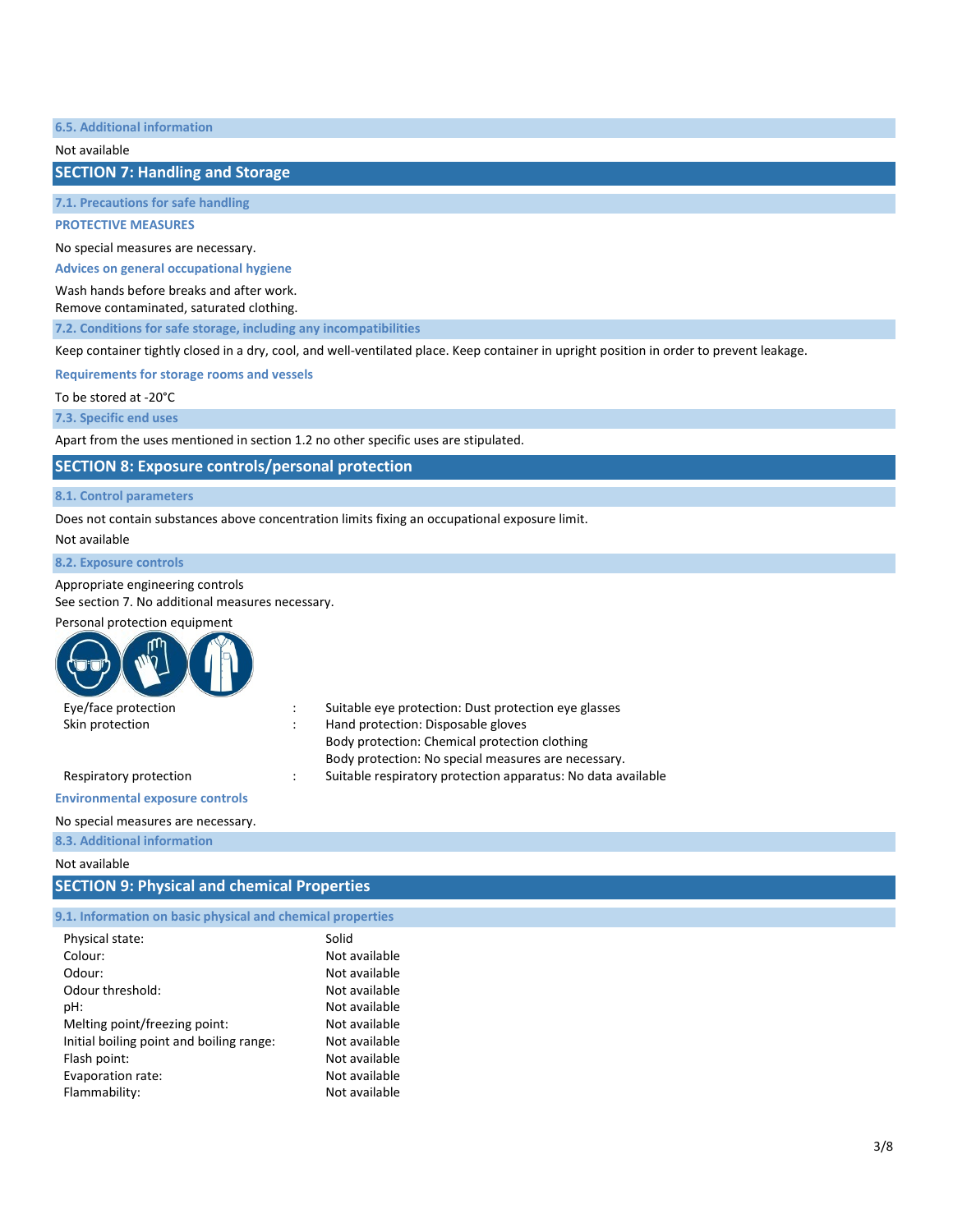| Upper/lower flammability or explosive       | Not available |
|---------------------------------------------|---------------|
| limits:                                     |               |
| Vapour pressure:                            | Not available |
| Vapour density:                             | Not available |
| Relative density:                           | Not available |
| Solubility(ies):                            | Not available |
| Partition coefficient: n-octanol/water (Log | Not available |
| KOC):                                       |               |
| Auto-ignition temperature:                  | Not available |
| Decomposition temperature:                  | Not available |
| Viscosity:                                  | Not available |
| <b>Explosive properties:</b>                | Not available |
| Oxidising properties:                       | Not available |
|                                             |               |

#### **9 . 2 . Other safety information**

## Not available

## **SECTION 10: Stability and Reactivity**

**10 . 1 . Reactivity**

#### No data available.

**10 . 2 . Chemical stability**

#### Not available

**10 . 3 . Possibility of hazardous reactions**

#### Not available

**10 . 4 . Conditions to avoid**

#### No data available.

**10 . 5 . Incompatible materials**

### No data available.

**10 . 6 . Hazardous decomposition products**

#### Not available

**10 . 7 . Additional information**

## Not available

**SECTION 11: Toxicological information**

#### **11 .1. Acute oral toxicity**

**Data for mixture** Not available **Substances** Not available **11 .2. Acute skin toxicity Data for mixture** Not available **Substances** Not available **11 .3. Acute inhalation toxicity Data for mixture** Not available **Substances** Not available **11 .4. Skin corrosion Data for mixture**

Not available **Substances**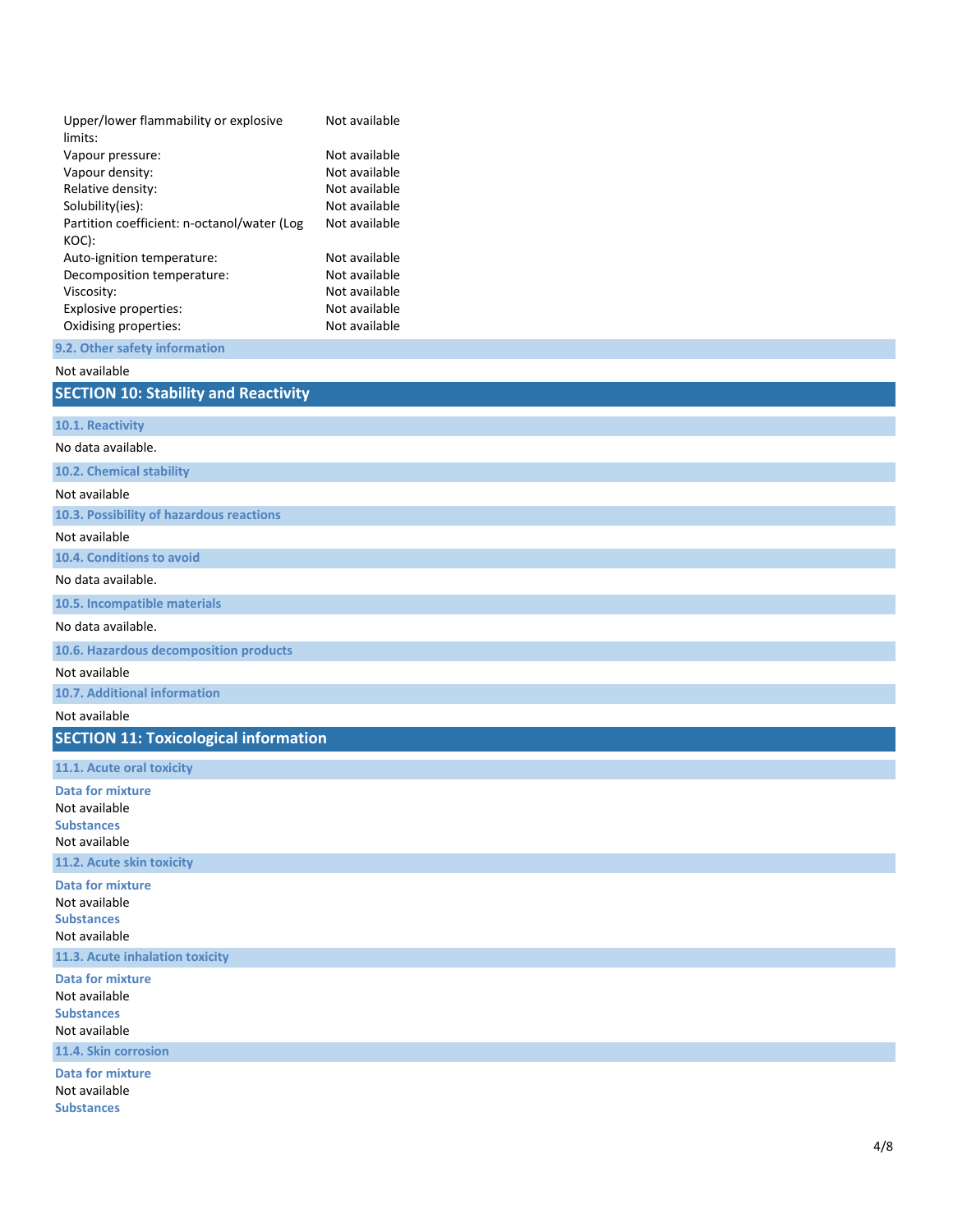| Not available<br>11.5. Eye damage<br><b>Data for mixture</b><br>Not available<br><b>Substances</b><br>Not available<br>11.6. Skin sensitisation<br><b>Data for mixture</b><br>Not available<br><b>Substances</b><br>Not available<br><b>11.7. STOT RE</b><br><b>Data for mixture</b><br>Not available<br><b>Substances</b><br>Not available<br><b>11.8. STOT SE</b><br><b>Data for mixture</b><br>Not available<br><b>Substances</b><br>Not available<br><b>11.9. STOT RE</b><br><b>Data for mixture</b><br>Not available<br><b>Substances</b><br>Not available<br>11.10. Carcinogenicity<br><b>Data for mixture</b><br>Not available<br><b>Substances</b><br>Not available<br>11.11. Reproductive and Developmental Toxicity<br><b>Data for mixture</b><br>Not available<br><b>Substances</b><br>Not available<br>11.12. Genotoxicity<br><b>Data for mixture</b><br>Not available<br><b>Substances</b><br>Not available<br>11.13. In vitro genotoxicity<br><b>Data for mixture</b><br>Not available<br><b>Substances</b><br>Not available |
|--------------------------------------------------------------------------------------------------------------------------------------------------------------------------------------------------------------------------------------------------------------------------------------------------------------------------------------------------------------------------------------------------------------------------------------------------------------------------------------------------------------------------------------------------------------------------------------------------------------------------------------------------------------------------------------------------------------------------------------------------------------------------------------------------------------------------------------------------------------------------------------------------------------------------------------------------------------------------------------------------------------------------------------------|
|                                                                                                                                                                                                                                                                                                                                                                                                                                                                                                                                                                                                                                                                                                                                                                                                                                                                                                                                                                                                                                            |
|                                                                                                                                                                                                                                                                                                                                                                                                                                                                                                                                                                                                                                                                                                                                                                                                                                                                                                                                                                                                                                            |
|                                                                                                                                                                                                                                                                                                                                                                                                                                                                                                                                                                                                                                                                                                                                                                                                                                                                                                                                                                                                                                            |
|                                                                                                                                                                                                                                                                                                                                                                                                                                                                                                                                                                                                                                                                                                                                                                                                                                                                                                                                                                                                                                            |
|                                                                                                                                                                                                                                                                                                                                                                                                                                                                                                                                                                                                                                                                                                                                                                                                                                                                                                                                                                                                                                            |
|                                                                                                                                                                                                                                                                                                                                                                                                                                                                                                                                                                                                                                                                                                                                                                                                                                                                                                                                                                                                                                            |
|                                                                                                                                                                                                                                                                                                                                                                                                                                                                                                                                                                                                                                                                                                                                                                                                                                                                                                                                                                                                                                            |
|                                                                                                                                                                                                                                                                                                                                                                                                                                                                                                                                                                                                                                                                                                                                                                                                                                                                                                                                                                                                                                            |
|                                                                                                                                                                                                                                                                                                                                                                                                                                                                                                                                                                                                                                                                                                                                                                                                                                                                                                                                                                                                                                            |
|                                                                                                                                                                                                                                                                                                                                                                                                                                                                                                                                                                                                                                                                                                                                                                                                                                                                                                                                                                                                                                            |
|                                                                                                                                                                                                                                                                                                                                                                                                                                                                                                                                                                                                                                                                                                                                                                                                                                                                                                                                                                                                                                            |
|                                                                                                                                                                                                                                                                                                                                                                                                                                                                                                                                                                                                                                                                                                                                                                                                                                                                                                                                                                                                                                            |
|                                                                                                                                                                                                                                                                                                                                                                                                                                                                                                                                                                                                                                                                                                                                                                                                                                                                                                                                                                                                                                            |
|                                                                                                                                                                                                                                                                                                                                                                                                                                                                                                                                                                                                                                                                                                                                                                                                                                                                                                                                                                                                                                            |
|                                                                                                                                                                                                                                                                                                                                                                                                                                                                                                                                                                                                                                                                                                                                                                                                                                                                                                                                                                                                                                            |
|                                                                                                                                                                                                                                                                                                                                                                                                                                                                                                                                                                                                                                                                                                                                                                                                                                                                                                                                                                                                                                            |
|                                                                                                                                                                                                                                                                                                                                                                                                                                                                                                                                                                                                                                                                                                                                                                                                                                                                                                                                                                                                                                            |
|                                                                                                                                                                                                                                                                                                                                                                                                                                                                                                                                                                                                                                                                                                                                                                                                                                                                                                                                                                                                                                            |
| 11.14. Respiratory sensitisation                                                                                                                                                                                                                                                                                                                                                                                                                                                                                                                                                                                                                                                                                                                                                                                                                                                                                                                                                                                                           |
| <b>Data for mixture</b><br>Not available<br><b>Substances</b><br>Not available                                                                                                                                                                                                                                                                                                                                                                                                                                                                                                                                                                                                                                                                                                                                                                                                                                                                                                                                                             |
| <b>Additional information</b><br>Not available                                                                                                                                                                                                                                                                                                                                                                                                                                                                                                                                                                                                                                                                                                                                                                                                                                                                                                                                                                                             |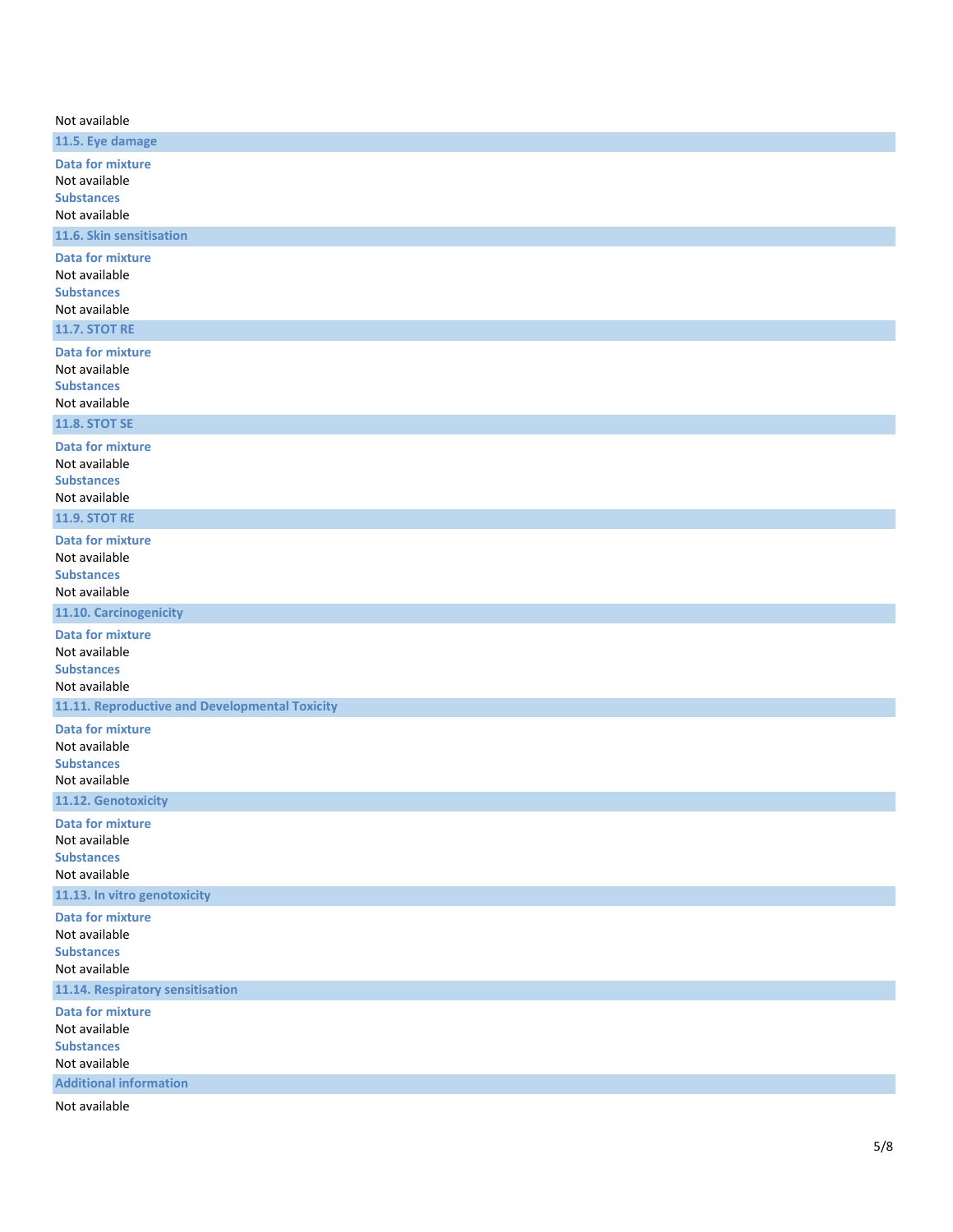### **SECTION 12: Ecological information**

## **12.1. Toxicity**

Based on available data, the classification criteria are not met.

**12.2. Persistence and degradability** The product has not been tested.

**12.3. Bioaccumulative potential**

The product has not been tested.

**12.4. Mobility in soil**

The product has not been tested.

**12.5. Results of PBT and vPvB assessment**

No data available.

**12.6. Other adverse effects**

No data available.

**12.7. Additional ecotoxicological information**

Not available

**SECTION 13: Disposal considerations**

**13.1. Waste treatment methods**

#### **Product/Packaging disposal**

The allocation of waste identity numbers/waste descriptions must be carried out according to the EEC, specific to the industry and process. Dispose of waste according to applicable legislation.

Non-contaminated packages must be recycled or disposed of.

Contaminated packing must be completely emptied and can be reused after proper cleaning.

Packing which cannot be properly cleaned must be disposed of.

Dispose of waste according to applicable legislation.

For recycling, contact manufacturer.

**13.2. Additional information**

Not available

**SECTION 14: Transport information**

#### **14.1. UN number**

The product is not hazardous according to the applicable transport regulations (ADR/RID/ADN/IMDG/ICAO/IATA).

**14.2. UN proper shipping name**

Not regulated.

**14.3. Transport hazard class(es)**

Not regulated.

**14.4. Packing group**

Not regulated.

**14.5. Environmental hazards**

Not regulated.

**14.6. Special precautions for user**

Not regulated.

**14.7. Transport in bulk according to Annex II of MARPOL 73/78 and the IBC Code**

Not regulated.

**14.8. Additional information**

Not available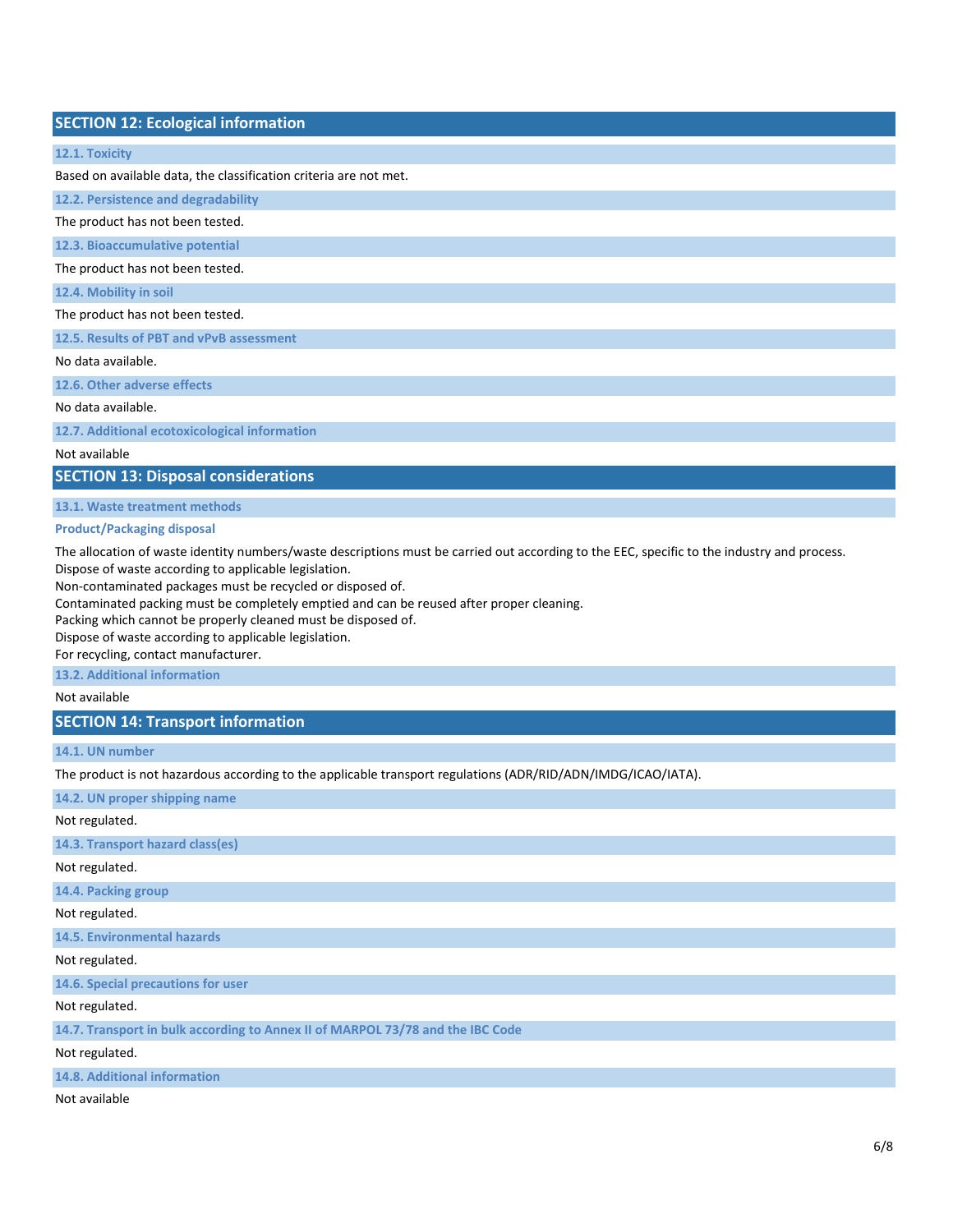## **SECTION 15: Regulatory information**

**15.1. Safety, health and environmental regulations/legislation specific for the substance or mixture**

This SDS has been established in accordance with REACH regulation, including its amendments: REACH Regulation (EC) No 1907/2006. This SDS has been established in accordance with CLP regulation, including its amendments: CLP Regulation EC No. 1272/2008.

#### Not available

#### **15.2. Chemical Safety Assessment**

For this substance/mixture a chemical safety assessment is not required. For this substance/mixture a chemical safety assessment has been elaborated. For this mixture, the relevant data of the Substances' Chemical safety assessment are integrated in the sections of the SDS.

**15.3. Additional information**

#### Not available

| <b>SECTION 16: Other information</b> |  |
|--------------------------------------|--|
|--------------------------------------|--|

| Creation date: | 30/08/2019 |
|----------------|------------|
| Version date:  | 30/08/2019 |
| Printing date: | 05/09/2019 |

**16.1. Indication of changes**

Not applicable (first edition of the MSDS).

#### **16.2. Abbreviations and acronyms**

ADN/ADNR: Regulations concerning the transport of dangerous substances in barges on the waterways. ADR/RID: European Agreement concerning the International Carriage of Dangerous Goods by Road/Regulations concerning the international carriage of dangerous goods by rail. CAS: Chemical Abstract Service Number. IATA: International Air Transport Association. IMDG: International Maritime Dangerous Goods Code. DPD Dangerous Preparation Directive. UN number: United Nations number. No EC: European Commission Number. CLP: Classification, labeling and packaging. VPvB: very persistent and very bioaccumulative substances.

**16.3. Key literature references and sources for data**

No data available.

**16.4. Classification for mixtures and used evaluation method according to regulation (EC) 1272/2008 [CLP]**

Classification of the mixture is in accordance with the evaluation method described in Regulation (EC) No 1272/2008.

**16.5. Relevant R-, H- and EUH-phrases (Number and full text)Not available**

**16.6. Training advice**

#### Not available

## **16.7. Additional information**

#### Emergency phone number:

| Austria                       | 13 11 26                             | Latvia                  | $+37167042743$                                            |
|-------------------------------|--------------------------------------|-------------------------|-----------------------------------------------------------|
| $\blacksquare$ Belgium        | +32 (0)70 245 245                    | Liechtenstein           | 12                                                        |
| Bulgaria                      | +359 2 9154 409                      | Lithuania               | $\pm$ 370 8-5 236 20 52                                   |
| $\blacksquare$ Croatia        | +385 1 2348 342                      | $\Box$ Luxembourg       | 8002-5500                                                 |
| Cyprus                        |                                      |                         |                                                           |
| $\blacksquare$ Czech Republic | +420 224 919 293<br>+420 224 915 402 | <b>Netherlands</b>      | $+32(0)70245245$                                          |
| Denmark                       |                                      | $\blacksquare$ Norway   | 122 59 13 00                                              |
| Estonia                       | 16 662<br>-372 7943 794              | Poland                  | 12                                                        |
| Finland                       | 09 471 977                           | $\blacksquare$ Portugal | 808250143                                                 |
| France                        | +33 (0)1 45 42 59 59                 | Romania                 | <u> Laurenten eta erretarra erresta erresta erresta e</u> |
| Germany                       | 12<br>$+32(0)70245245$               | ■ Slovakia              | +421 2 5477 4166                                          |
| Greece                        | $+302107793777$                      | Slovenia                |                                                           |